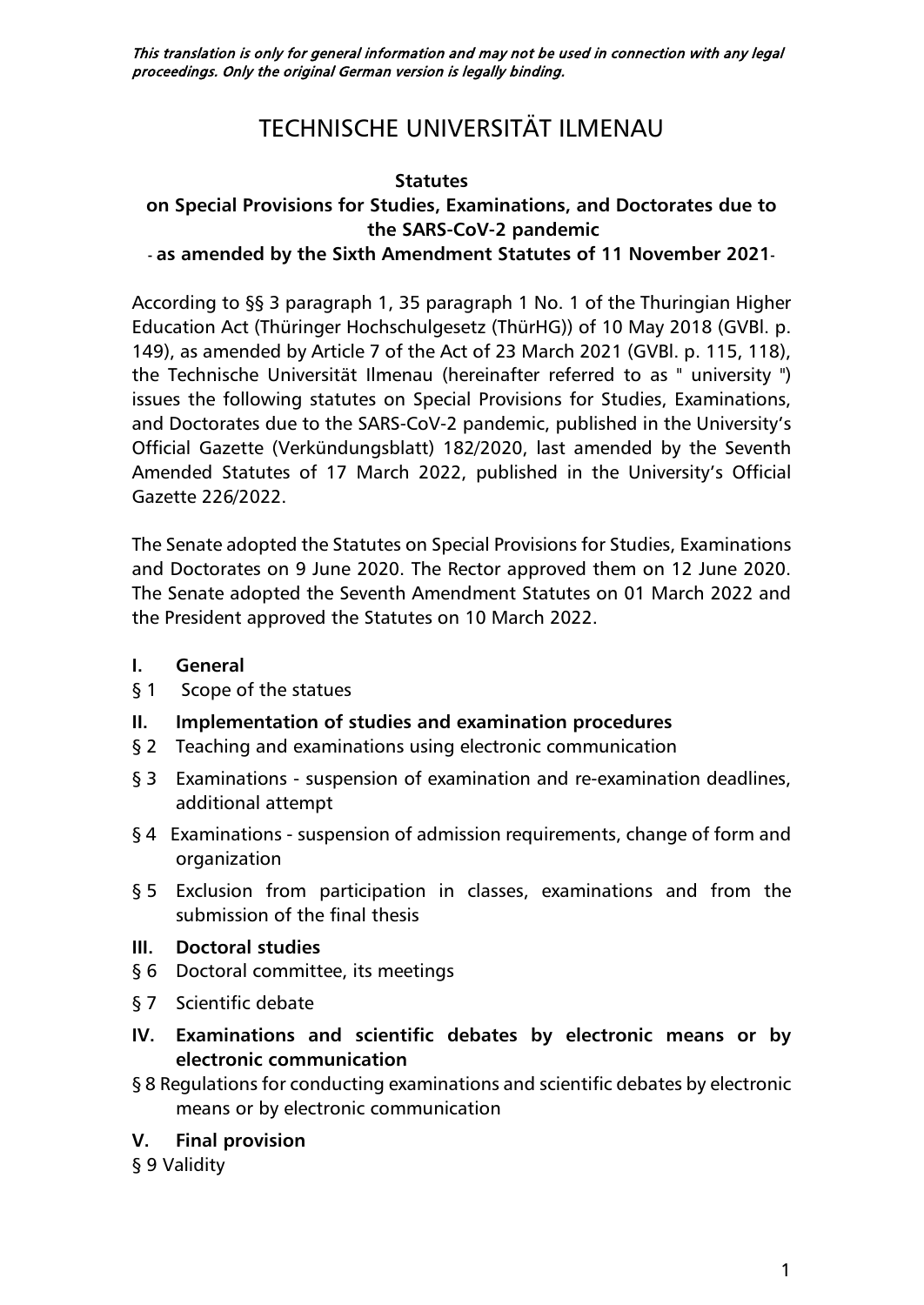#### <span id="page-1-1"></span><span id="page-1-0"></span>**I. General § 1 Scope of the statues**

(1) In deviation from the existing university regulations, these statutes contain special provisions for studies, examinations, and doctoral studies, which are necessary due to imposed measures in the context of the SARS-CoV-2 pandemic to maintain the academic and doctoral system and to compensate for disadvantages that students and doctoral candidates may experience due to restrictions in the regular course of studies. Unless otherwise stipulated in these statutes, the existing regulations for studies, examinations, and doctoral studies - in particular enrolment regulations, examination and study regulations, and doctoral regulations - shall apply unchanged.

(2) The Presidential Board is authorized to decide at the end of the 2022 summer semester whether, due to continuing restrictions on the regular academic program due to imposed measures in the context of the SARS-CoV-2 pandemic, the provisions of these statutes are to be extended to subsequent semesters or submitted to the Senate for a new resolution for adjustment.

(3) All references to persons and functions in these statutes shall apply equally regardless of gender.

## <span id="page-1-2"></span>**II. Implementation of studies and examination procedures**

## <span id="page-1-3"></span>**§ 2 Teaching and examinations using electronic communication**

Unlike § 6a of the Examination and Study Regulations - General Provisions - for Degree Programs leading to a "Bachelor's", "Master's" and " Diploma" degree (PStO-AB), in the version of the Third Amendment Statutes, individual courses and examinations of a degree program may be offered in parallel to or instead of face-to-face forms using electronic communication facilities as distance learning and distance examinations ("Teaching and Examinations by Electronic Communication", § 6a PStO-AB). The responsibility for a suitable computer and Internet connection for participation in distance learning and distance examinations shall be the responsibility of the students. The specific technical requirements for participation in individual final examinations are to be announced with each specification of the form of examination; details are specified in § 4 paragraphs 3 and 4. Unless otherwise specified in these statutes, the regulations of § 11a PStO-AB apply accordingly to the implementation of teaching using electronic communication.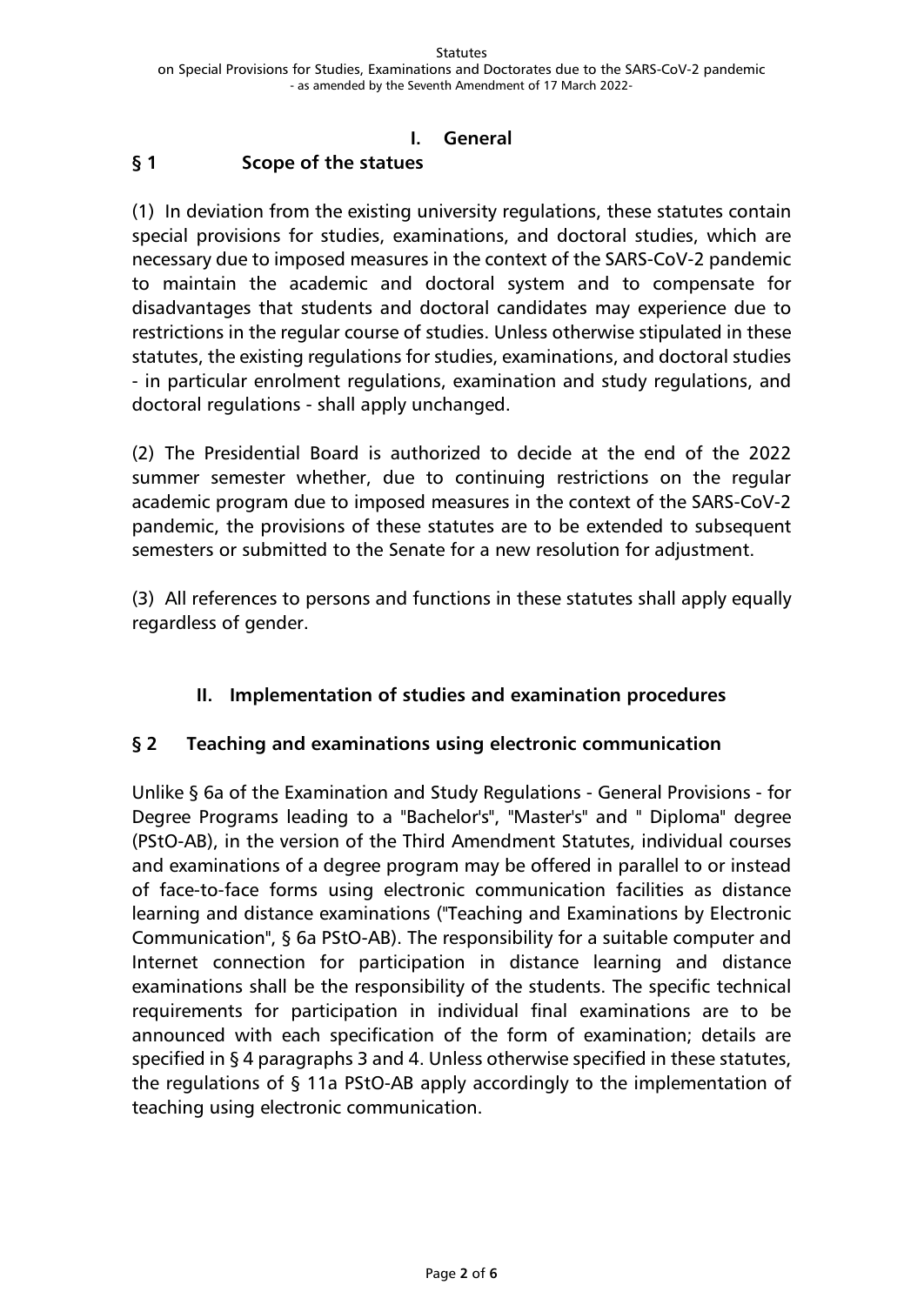#### <span id="page-2-0"></span>**§ 3 Examinations - suspension of examination and re-examination deadlines, additional attempt**

(1) Should students be prevented from attending classes for at least fifty percent of the lecture period in the summer semester 2022 due to pandemicrelated reasons and which they are not responsible for (e.g. quarantine, care of children due to day-care or school closures, no possibility to enter Germany), they can apply for a suspension of the deadlines for examinations (§ 10 PStO-AB) according to § 19 para. 2 sentence 1 PStO-AB (repeat deadline) as well as § 20 PStO-AB (deadline for first-time exam) for the summer semester 2022, provided that they can prove the reasons. The application must be submitted in writing to the Examination Committee by the end of the semester. A late application is to be accepted if the student has missed the application through no fault of his or her own and if the application is submitted immediately after the impediment has ceased to exist, together with the reasons for the missed deadline.

(2) Should students be prevented from attending classes for at least fifty percent of the lecture period in the summer semester 2022 due to pandemicrelated reasons they are not responsible for (e.g. quarantine, care of children due to day-care or school closures, no possibility to enter Germany), they may, upon application and proof of the reasons, have individual or all final examinations (§10 PStO-AB) of the modules completed in the summer semester 2022 deemed not undertaken. This provision does not apply to examinations that have been assessed as "failed" due to deception. The application must be submitted in writing to the Examination Committee within two weeks of the examination date. A late application is to be accepted if the student has missed the application through no fault of his or her own and if the application is submitted immediately after the impediment has ceased to exist, together with the reasons for the failure. A retake of the examination according to sentence 1 is not to be considered in the total number of retakes allowed according to § 19 para. 1 PStO-AB.

## <span id="page-2-1"></span>**§ 4 Examinations - suspension of admission requirements, change of form and organization**

(1) The organizational structure of the examination procedures shall ensure that, no matter what form the examination takes, imposed measures in the context of the SARS-CoV-2 pandemic are adhered to protect health and reduce the risks of the pandemic.

(2) The module officers may suspend admission requirements defined in the module description for final examinations to be completed in the summer semester 2022 (§ 10 PStO-AB). The decision is to be announced in a suitable form and duly documented.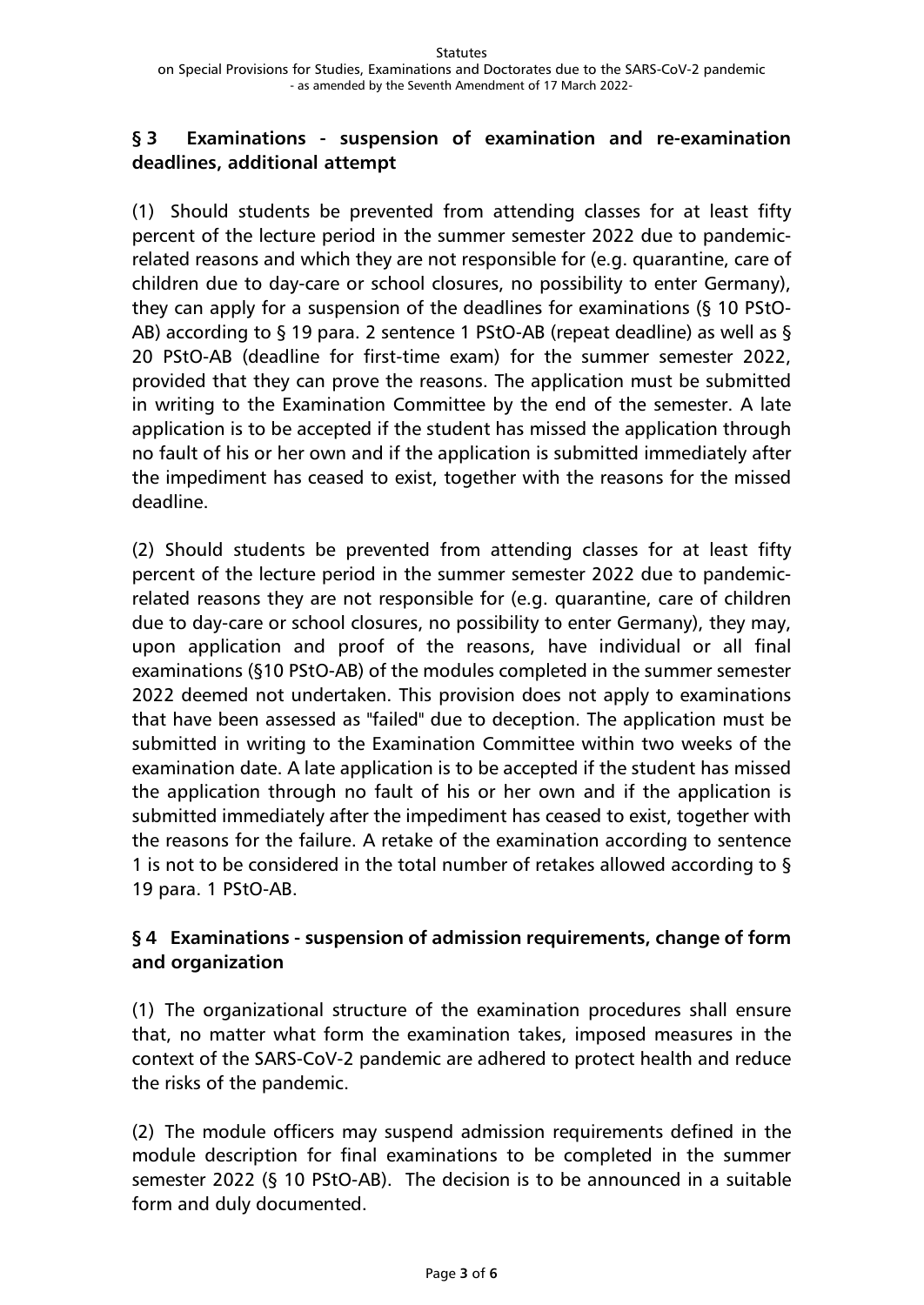(3) Module officers are to determine several possible forms for the completion of a module or course in accordance with 11 PStO-AB, whereby a regular form and, in the event that this cannot be adhered to due to imposed measures in the context of the SARS-CoV-2 pandemic or technical-organizational measures, alternative forms are to be determined. In variance to § 11 para. 2 PStO-AB, changes in the form of examinations are permissible by the module officer no later than three weeks after these Statutes become effective and must be announced in a suitable form and duly documented. The module officer shall make the decision on the specific form, taking into account the given circumstances and the principle of equal opportunities, no later than three weeks before the day of the examination. The decision shall be announced in an appropriate form and duly documented. The deadlines for the publication of the examination schedule as well as for the registration for examinations according to § 16 paragraphs 2 and 4 PStO-AB shall be waived and determined by the Academic Affairs Committee. The form of examinations during the semester must be announced in good time before the start of the final examination and must be duly documented.

(4) Should it not be possible to carry out final examinations in the form specified in paragraph 3 due to imposed measures, including the requirements of the university's own infection protection concept, in the context of the SARS-CoV-2 pandemic, the module officers must redefine a form that differs from the module description - in the correspondingly necessary case also from § 11 para. 3 PStO-AB - while observing the principle of competence-oriented examination. The determination is to be announced in a suitable manner in good time - as a rule one week - before the day of the examination and duly documented. If the announcement of the changed form of the examination can only be made after the deadline for de-registration according to § 16 para. 6 PStO-AB, the deregistration is possible until the beginning of the examination. If students indicate that they are unable to participate in the final examination in the form specified in sentence 1 due to imposed measures in the context of the SARS-CoV-2 pandemic virus, an individual regulation regarding the form of the final examination can be made by the responsible examination board upon individual application by students in agreement with the examiners and with due consideration of equal opportunities.

(5) In addition to § 28 para. 1 PStO-AB, individual regulations regarding the form of examinations may be made by mutual agreement between the examiner and the student within the framework of the compensation for disadvantages due to the special protection worthiness of the student to be examined in the context of the SARS-CoV-2 pandemic. In accordance with sentence 1, the Examination Board shall make the decision.

(6) In deviation from § 54 para. 6 ThürHG, students who are not examination candidates may be excluded from attending oral final examinations, insofar as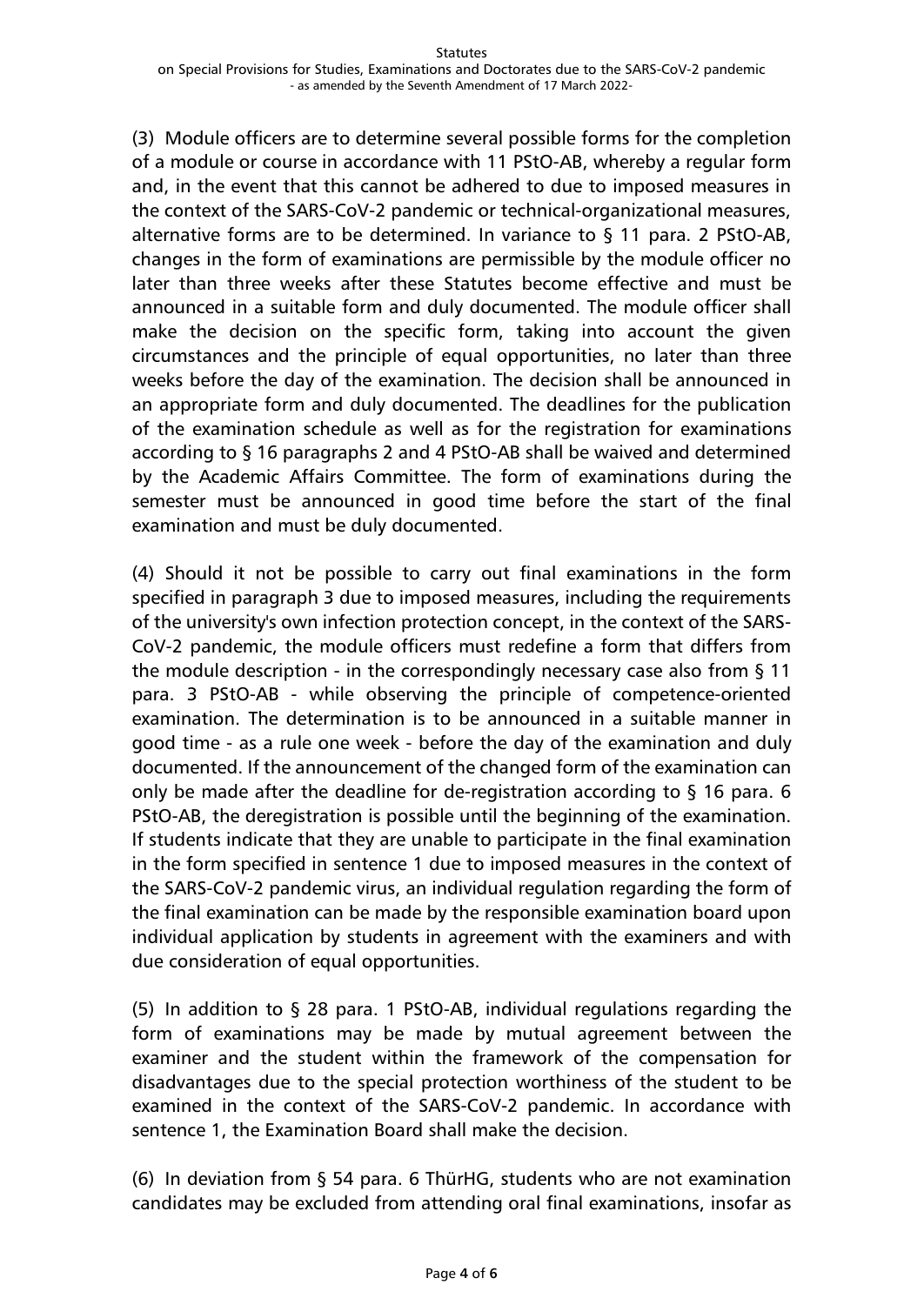this is necessary to comply with imposed measures in the context of the SARS-CoV-2 pandemic as well as to comply with the principle of equal opportunity, in particular the avoidance of attempted cheating.

## <span id="page-4-0"></span>**§ 5 Exclusion from participation in classes, examinations and from the submission of the final thesis**

Article 22 of the Thuringian SARS-CoV-2-Infection Protection Measures Ordinance -ThürSARS- CoV-2-IfS-MaßnVO applies to participation in the university's classes and examinations as well as the completion of the thesis or parts thereof. The infection protection concept of the university is to be observed. Students are responsible for providing proof of attending a scheduled event in a timely manner. For deregistration or withdrawal from the attempt of a registered examination, §§ 16 and 22 PStO-AB are to be observed.

## **III. Doctoral studies**

## <span id="page-4-2"></span><span id="page-4-1"></span>**§ 6 Doctoral committee, its meetings**

Within the framework of § 7 para. 6 Doctoral Regulations - General Provisions of the University (PromO-AB), meetings of the Doctoral Committee may be held in video conferences for the purpose of complying with imposed measures in the context of the SARS-CoV-2 pandemic.

### <span id="page-4-3"></span>**§ 7 Scientific debate**

In the summer semester 2022, the scientific debate in accordance with §§ 9 and 10 PromO-AB for the purpose of compliance with imposed measures in the context of the virus SARS-CoV-2 pandemic can take place by means of electronic communication, e.g., video conferencing.

## <span id="page-4-4"></span>**IV. Examinations and scientific debates by electronic means or by electronic communication**

## <span id="page-4-5"></span>**§ 8 Regulations for conducting examinations and scientific debates by electronic means or by electronic communication**

(1) For graded/non-graded examinations according to § 10 PstO-AB in electronic form or by means of electronic communication, § 11a PstO-AB is to be observed.

(2) Section 11a PstO-AB shall be applied accordingly to the doctoral examination procedure, to the scientific debates pursuant to § 7.